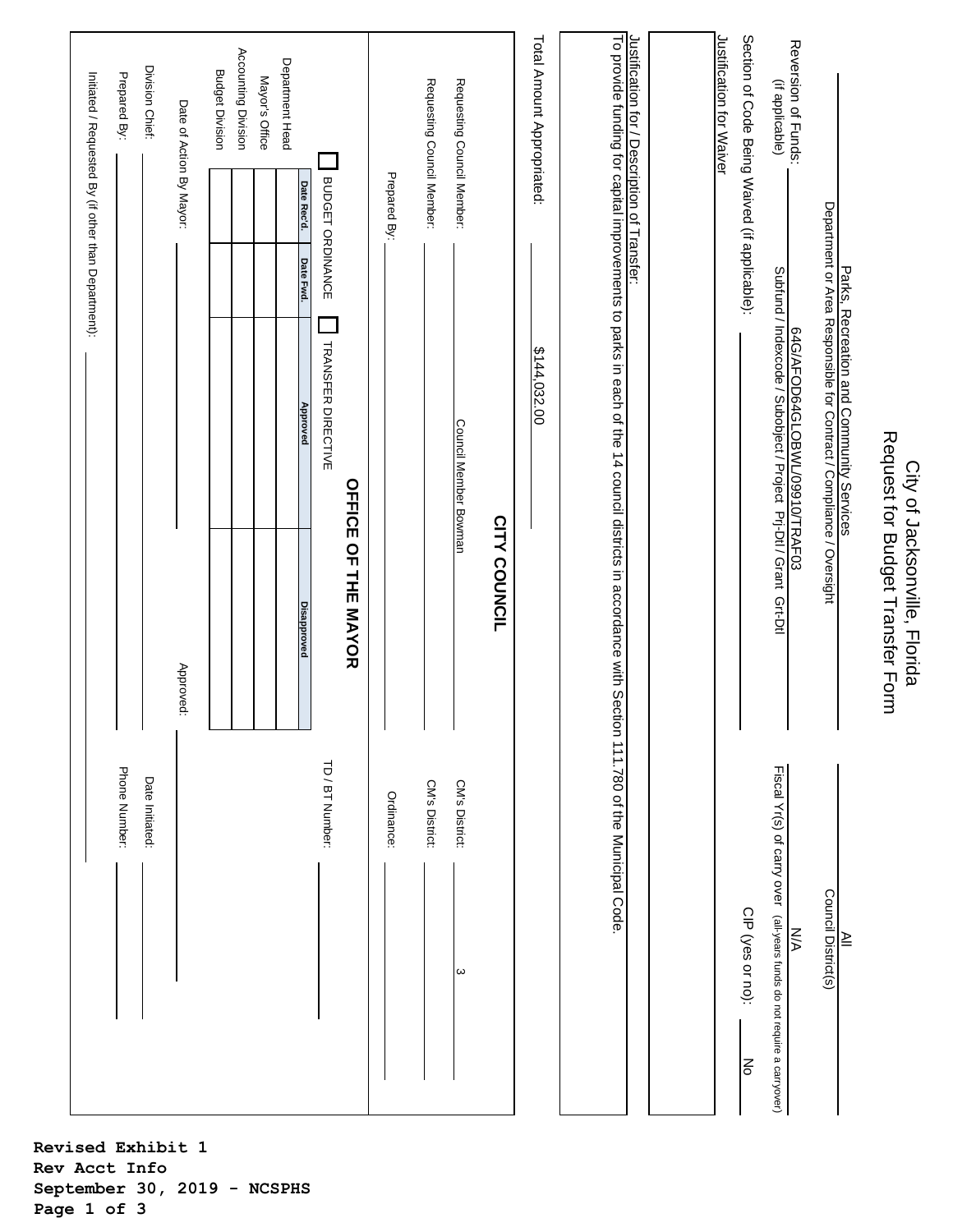## Budget Transfer Line Item Detail Budget Transfer Line Item Detail

| Subobject<br>38192<br>38192<br>38192<br>38192<br>38192<br>38192<br>38192<br>38192<br>38192<br>38192<br>38192<br>01660<br><b>49044</b><br>38192<br>38192<br>38192<br>Project<br>Prj-Dtl | \$123,697.99 AFOD64GLOBWL<br>\$10,288.00 TRIN643FR64G<br>\$10,288.00 TRIN643FR64G<br>\$10,288.00 TRIN643FR64G<br>\$10,288.00 TRIN643FR64G<br>\$10,288.00 TRIN643FR64G<br>\$10,288.00 TRIN643FR64G<br>\$10,288.00 TRIN643FR64G<br>\$20,334.01 AFOD64GLOBWL<br>\$10,288.00 TRIN643FR64G<br>\$10,288.00 TRIN643FR64G<br>\$10,288.00 TRIN643FR64G<br>\$10,288.00 TRIN643FR64G<br>\$10,288.00 TRIN643FR64G<br>\$10,288.00 TRIN643FR64G<br>\$10,288.00 TRIN643FR64G | Reserves<br>Trust Fund Authorized Expenditures<br>Intrafund Transfer in (09192)<br>Intrafund Transfer in (09192)<br>Intrafund Transfer in (09192)<br>Intrafund Transfer in (09192)<br>Intratund Transfer in (09192)<br>Intrafund Transfer in (09192)<br>Intrafund Transfer in (09192)<br>Intrafund Transfer in (09192)<br>Intrafund Transfer in (09192)<br>Intrafund Transfer in (09192)<br>Intrafund Transfer in (09192)<br>Intratund Transfer in (09192)<br>htrafund Transfer in (09192)<br>htrafund Transfer in (09192) | Lobloly Council District 12<br>Loblolly Council District 11<br>Lobloy Council District 10<br>Loblolly Council District 14<br>Loblolly Council District 9<br>Loblow Council District 8<br>Lobloy Council District 7<br>Loblolly Council District 6<br>Loblolly Wetlands Mitigation Fund<br>Loblolly Council District 13<br>Loblow Council District 5<br>Loblolly Council District 4<br>-olly Council District 3<br>-ololy Wetlands Mitigation Fund<br>-ohly Council District 2<br>-dolly Concil District 1 | 54G<br>94G<br><b>643</b><br><b>643</b><br><b>643</b><br><b>643</b><br><b>643</b><br>643<br><b>643</b><br><b>643</b><br>643<br>643<br>643<br>643<br>643<br>643<br>Development and Maintenance<br>City Council Parks Acquisition,<br>City Council Parks Acquisition,<br>City Council Parks Acquisition,<br>City Council Parks Acquisition,<br>City Council Parks Acquisition,<br>City Council Parks Acquisition,<br>City Council Parks Acquisition,<br>General Trust and Agency<br>City Council Parks Acquisition,<br>City Council Parks Acquisition,<br>City Council Parks Acquisition,<br>City Council Parks Acquisition,<br>City Council Parks Acquisition,<br>City Council Parks Acquisition,<br>City Council Parks Acquisition,<br>General Trust and Agency<br>Development and Maintenance<br>Development and Maintenance<br>Development and Maintenance<br>Development and Maintenance<br>Development and Maintenance<br>Development and Maintenance<br>Development and Maintenance<br>Development and Maintenance<br>Development and Maintenance<br>Development and Maintenance<br>Development and Maintenance<br>Development and Maintenance<br>Development and Maintenance<br>(CARRYFWD/SLFAPP)<br>OARRYFVOOSLLAPP |
|----------------------------------------------------------------------------------------------------------------------------------------------------------------------------------------|---------------------------------------------------------------------------------------------------------------------------------------------------------------------------------------------------------------------------------------------------------------------------------------------------------------------------------------------------------------------------------------------------------------------------------------------------------------|----------------------------------------------------------------------------------------------------------------------------------------------------------------------------------------------------------------------------------------------------------------------------------------------------------------------------------------------------------------------------------------------------------------------------------------------------------------------------------------------------------------------------|-----------------------------------------------------------------------------------------------------------------------------------------------------------------------------------------------------------------------------------------------------------------------------------------------------------------------------------------------------------------------------------------------------------------------------------------------------------------------------------------------------------|---------------------------------------------------------------------------------------------------------------------------------------------------------------------------------------------------------------------------------------------------------------------------------------------------------------------------------------------------------------------------------------------------------------------------------------------------------------------------------------------------------------------------------------------------------------------------------------------------------------------------------------------------------------------------------------------------------------------------------------------------------------------------------------------------------------------------------------------------------------------------------------------------------------------------------------------------------------------------------------------------------------------------------------------------------------------------------------------------------------------------------------------------------------------------------------------------------------------------|
| Indexcode                                                                                                                                                                              | <b>Amount</b>                                                                                                                                                                                                                                                                                                                                                                                                                                                 | Line Item / Subobject Title                                                                                                                                                                                                                                                                                                                                                                                                                                                                                                |                                                                                                                                                                                                                                                                                                                                                                                                                                                                                                           | SF <sub>ID</sub><br>Subfund Title<br>Activity / Grant Title                                                                                                                                                                                                                                                                                                                                                                                                                                                                                                                                                                                                                                                                                                                                                                                                                                                                                                                                                                                                                                                                                                                                                               |
|                                                                                                                                                                                        |                                                                                                                                                                                                                                                                                                                                                                                                                                                               |                                                                                                                                                                                                                                                                                                                                                                                                                                                                                                                            |                                                                                                                                                                                                                                                                                                                                                                                                                                                                                                           |                                                                                                                                                                                                                                                                                                                                                                                                                                                                                                                                                                                                                                                                                                                                                                                                                                                                                                                                                                                                                                                                                                                                                                                                                           |

## **HRANSHER FROM:** (Revenue line riens in this area are being appropriated and expense line irems are being de-appropriated.) **TRANSFER FROM:** (Revenue line items in this area are being appropriated and expense line items are being de-appropriated.)

Τ

 $\mathbf{I}$ 

H. H Т

**Revised Exhibit 1 Rev Acct Info**  September 30, 2019 - NC **Page 2 of 3**

T

H